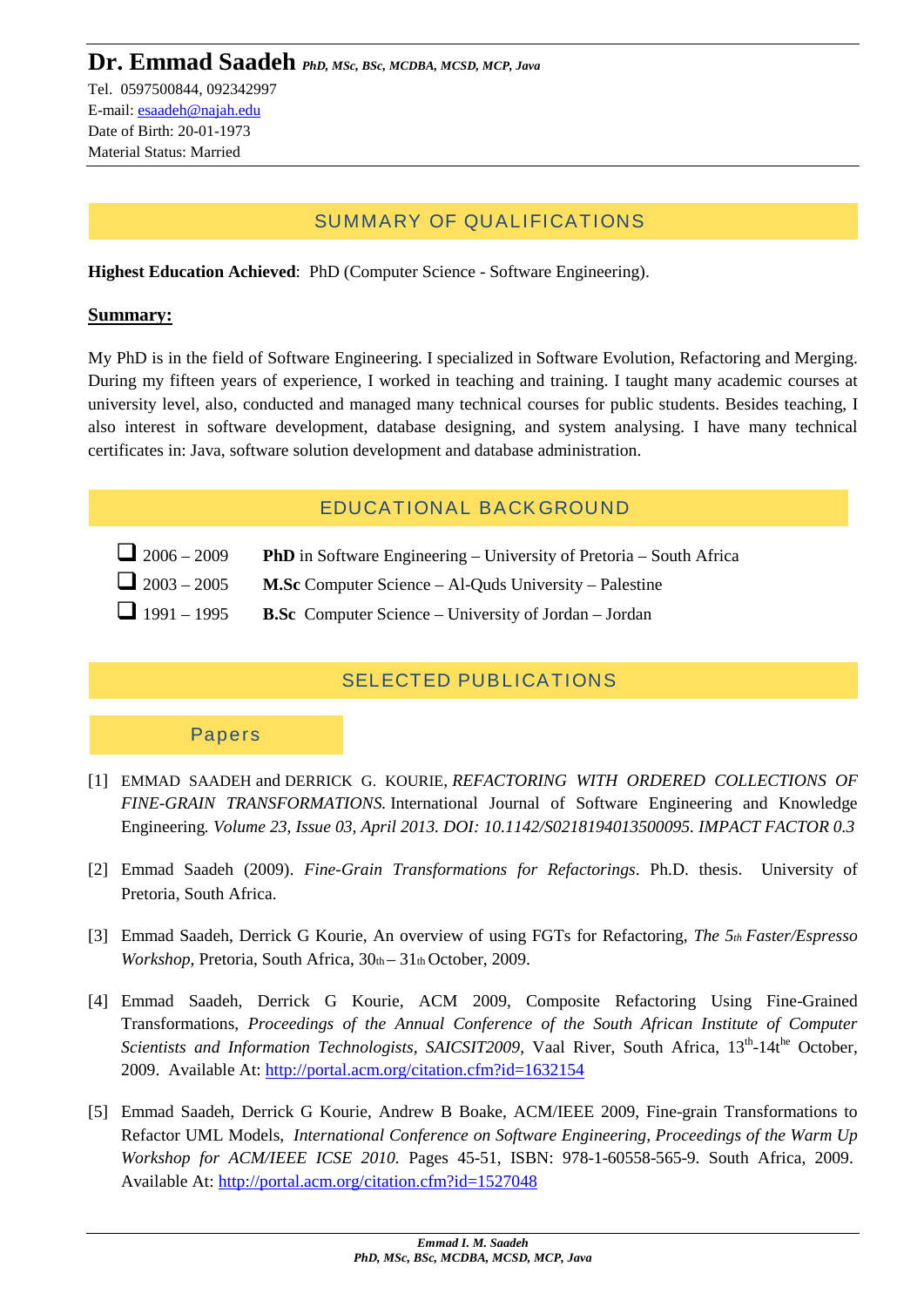- [6] Emmad Saadeh, Derrick G Kourie, Andrew B Boake, ACM 2008, An Algorithm for Ordering Refactorings Based on Fine-Grained Model Transformations, *7th International Conference on Software Methodologies, Tools and Techniques*, Pages 225-243, ISSN: 0922-6389, SOMET08, October,2008, UAE. Available At: informatik.uni-trier.de/~ley/db/indices/a-tree/s/Saadeh:Emmad.html
- [7] Saadeh, E., Kourie, D., and Boake, A. (2008). Model Refactorings as Logic-Based Fine-Grain Transformations. *Proceedings of the 9th African* Conference *on Research in Computer Science and Applied Mathematics*, 703-710, ISBN: 2-7261-1299-4, Rabat, Morocco. Available At: http://www.cariinfo.org/actes2008/saadeh.pdf

### Chapters *in* Books

[1] Emmad Saadeh, Derrick G Kourie, Andrew B Boake, IOS Press Book Online, An Algorithm for Ordering Refactorings Based on Fine-Grained Model Transformations, *Frontiers in Artificial Intelligence and Applications, IOS Press Book Online*, ISBN: 978-1-58603-916-5. Volume 182, 2008. Available At: http://www.booksonline.iospress.nl/Content/View.aspx?piid=11038

### RESEARCH INTERESTS

Software Evolution, Software Refactorings, Software Merging, Database, Human Computer Interactions.

### TECHNICAL INTERNATIONAL CERTIFICATES

*I have the following international technical certificates:*

- [1] Microsoft Certified Solution Developer (**MCSD**)
- [2] Microsoft Certified Database Administrator (**MCDBA**)
- [3] Sun Certified Programmer for **Java2** Platform
- [4] **Graphic Designing & Communication** Extensive Multimedia courses for two months in *INDIA*

## INTERNATIONAL COURSES

- [1] Advanced Software Engineering Course In the  $5<sup>th</sup>$  IFIP Summer School on Software Technology and Engineering. From 28 March to 2 April 2009. *Cape Town, SOUTH AFRICA.*
- [2] Graphic Designing & Communication Under ITEC/SCAAP program sponsored by Ministry of External Affairs, GOI. From 10 January to 20 February 2007. *South Extn., New Delhi, INDIA*.
- [3] Workshop on the Ph.D by Publication: "The Swedish Experience" . The Supervision And Examination Of A Ph.D By Publication. From 29 September to 30 September 2009. Wits University - South Africa.
- [4] IEEE 125 Celebration—CMMI Bootcamp Workshop. By Prof. Chuck Myers. On Monday 12 October 2009. Vaal River, South Africa.